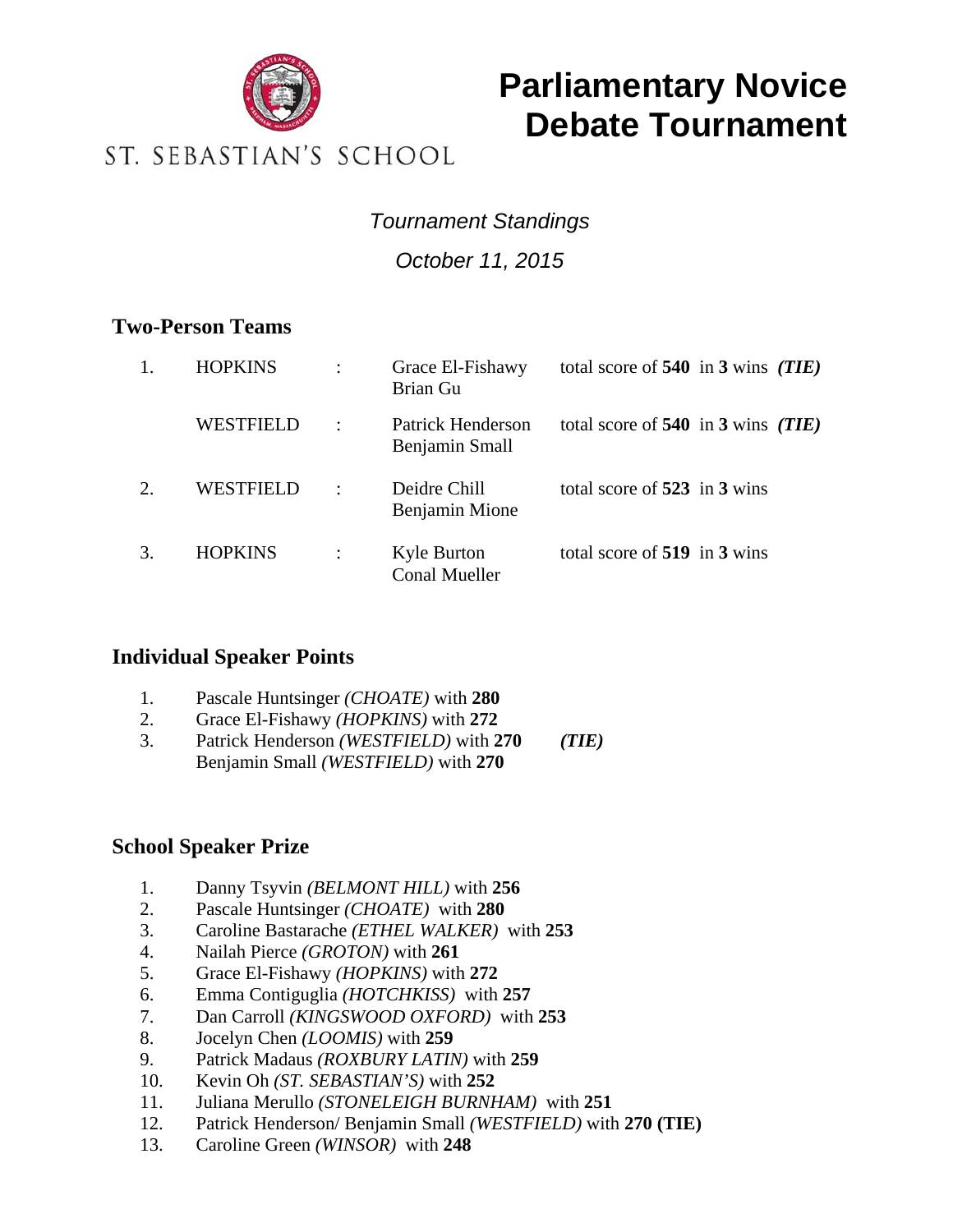

# **Parliamentary Novice Debate Tournament**

ST. SEBASTIAN'S SCHOOL

|                      |        |                                              | Round 1  |          | Round <sub>2</sub> |          |          | Round 3 |                 |          | <b>Totals</b> |            |          |                  |
|----------------------|--------|----------------------------------------------|----------|----------|--------------------|----------|----------|---------|-----------------|----------|---------------|------------|----------|------------------|
| <b>School</b>        | Team # | <b>Speaker Name</b>                          | Spkr Pts | Team Pts | W                  | Spkr Pts | Team Pts | W       | <b>Spkr Pts</b> | Team Pts | W             | Spkr Pts   | Team Pts | Wins             |
| LOOMIS               | 1A     | Khan Tran<br>Annie Chang                     | 84<br>85 | 169      | W                  | 82<br>84 | 166      | W       | 81<br>81        | 162      | L             | 247<br>250 | 497      | 2                |
|                      | 1B     | Greg Alexander<br><b>Timothy Ryan-Liss</b>   | 76<br>79 | 155      | L                  | 75<br>75 | 150      | L       | 81<br>76        | 157      | L             | 232<br>230 | 462      | $\boldsymbol{0}$ |
|                      | 1C     | Jocelyn Chen<br>Marahyah Richardson          | 86<br>81 | 167      | L                  | 87<br>84 | 171      | L       | 86<br>82        | 168      | W             | 259<br>247 | 506      | $\mathbf{1}$     |
|                      | 1D     | Eugene Kim<br>Tim Eng                        | 87<br>80 | 167      | W                  | 82<br>80 | 162      | W       | 86<br>88        | 174      | W             | 255<br>248 | 503      | 3                |
| <b>CHOATE</b>        | 2A     | Pascale Huntsinger<br>Sungwoo Park           | 94<br>90 | 184      | W                  | 93<br>88 | 181      | W       | 93<br>91        | 184      | L             | 280<br>269 | 549      | $\overline{c}$   |
|                      | 2B     | Alan Luo<br><b>Edith Conekin Tooze</b>       | 81<br>84 | 165      | W                  | 83<br>80 | 163      | W       | 80<br>81        | 161      | W             | 244<br>245 | 489      | 3                |
|                      | 2C     | Noah DeBoor<br>Connie Xiao                   | 86<br>79 | 165      | L                  | 88<br>84 | 172      | W       | 89<br>81        | 170      | L             | 263<br>244 | 507      | $\mathbf{1}$     |
|                      | 2D     | Andrew Ko<br>Madeline Simms                  | 82<br>77 | 159      | L                  | 75<br>75 | 150      | L       | 83<br>84        | 167      | L             | 240<br>236 | 476      | $\boldsymbol{0}$ |
| <b>HOTCHKISS</b>     | 3A     | Priyanka Kumar<br>Ian Gill                   | 80<br>85 | 165      | L                  | 82<br>83 | 165      | W       | 81<br>83        | 164      | L             | 243<br>251 | 494      | $\mathbf{1}$     |
|                      | 3B     | Annabelle Duval<br>Carolyn Ren               | 80<br>82 | 162      | L                  | 89<br>86 | 175      | L       | 81<br>81        | 162      | L             | 250<br>249 | 499      | $\overline{0}$   |
|                      | 3C     | Nia Warren<br>Talya Li                       | 86<br>85 | 171      | W                  | 83<br>82 | 165      | L       | 82<br>83        | 165      | W             | 251<br>250 | 501      | 2                |
|                      | 3D     | Emma Contiguglia<br>Gwen Slaughter           | 88<br>85 | 173      | W                  | 81<br>81 | 162      | W       | 88<br>88        | 176      | W             | 257<br>254 | 511      | 3                |
| <b>WINSOR</b>        | 4A     | Caroline Green<br>Anne Kaplan                | 82<br>83 | 165      | $\mathbf L$        | 82<br>81 | 163      | L       | 84<br>80        | 164      | L             | 248<br>244 | 492      | $\mathbf{0}$     |
|                      | 4B     | Sophia De Castro<br>Julia Lester             | 74<br>75 | 149      | L                  | 86<br>85 | 171      | L       | 77<br>78        | 155      | L             | 237<br>238 | 475      | $\mathbf{0}$     |
|                      | 4C     | Samantha Chin<br>Amita Santosh               | 81<br>82 | 163      | L                  | 81<br>78 | 159      | L       | 80<br>80        | 160      | L             | 242<br>240 | 482      | $\boldsymbol{0}$ |
|                      | 4D     | Angela Su<br>Avantika Kothari                | 83<br>84 | 167      | L                  | 78<br>79 | 157      | L       | 81<br>80        | 161      | W             | 242<br>243 | 485      | $\mathbf{1}$     |
| <b>GROTON</b>        | 5A     | <b>Land Tantichot</b><br>Faiz Malik          | 80<br>81 | 161      | L                  | 78<br>81 | 159      | L       | 83<br>82        | 165      | W             | 241<br>244 | 485      | $\mathbf{1}$     |
|                      | 5B     | Erin Dollard<br>Alison Brown                 | 86<br>84 | 170      | W                  | 83<br>82 | 165      | W       | 87<br>90        | 177      | W             | 256<br>256 | 512      | 3                |
|                      | 5C     | Roselle Lovell-Smith<br><b>Blair Donohue</b> | 86<br>84 | 170      | W                  | 77<br>74 | 151      | W       | 87<br>86        | 173      | L             | 250<br>244 | 494      | 2                |
|                      | 5D     | Nailah Pierce<br>An Nguyen                   | 87<br>84 | 171      | W                  | 89<br>86 | 175      | W       | 85<br>82        | 167      | W             | 261<br>252 | 513      | 3                |
| <b>ROXBURY LATIN</b> | 6A     | Lo Monteiro-Clewell<br>Elias Simeonov        | 80<br>78 | 158      | W                  | 80<br>80 | 160      | L       | 84<br>81        | 165      | L             | 244<br>239 | 483      | $\mathbf{1}$     |
|                      | 6B     | Patrick Madaus<br>Charlie Mazof              | 83<br>79 | 162      | L                  | 90<br>76 | 166      | L       | 86<br>80        | 166      | W             | 259<br>235 | 494      | $\mathbf{1}$     |
|                      | 6C     | Eric Zaks<br>Erik Zou                        | 83<br>81 | 164      | L                  | 78<br>77 | 155      | L       | 74<br>76        | 150      | L             | 235<br>234 | 469      | $\mathbf{0}$     |
|                      | 6D     | Rohan Sheth<br>Makoto Kobayashi              | 87<br>80 | 167      | W                  | 82<br>78 | 160      | L       | 80<br>81        | 161      | L             | 249<br>239 | 488      | $\mathbf{1}$     |